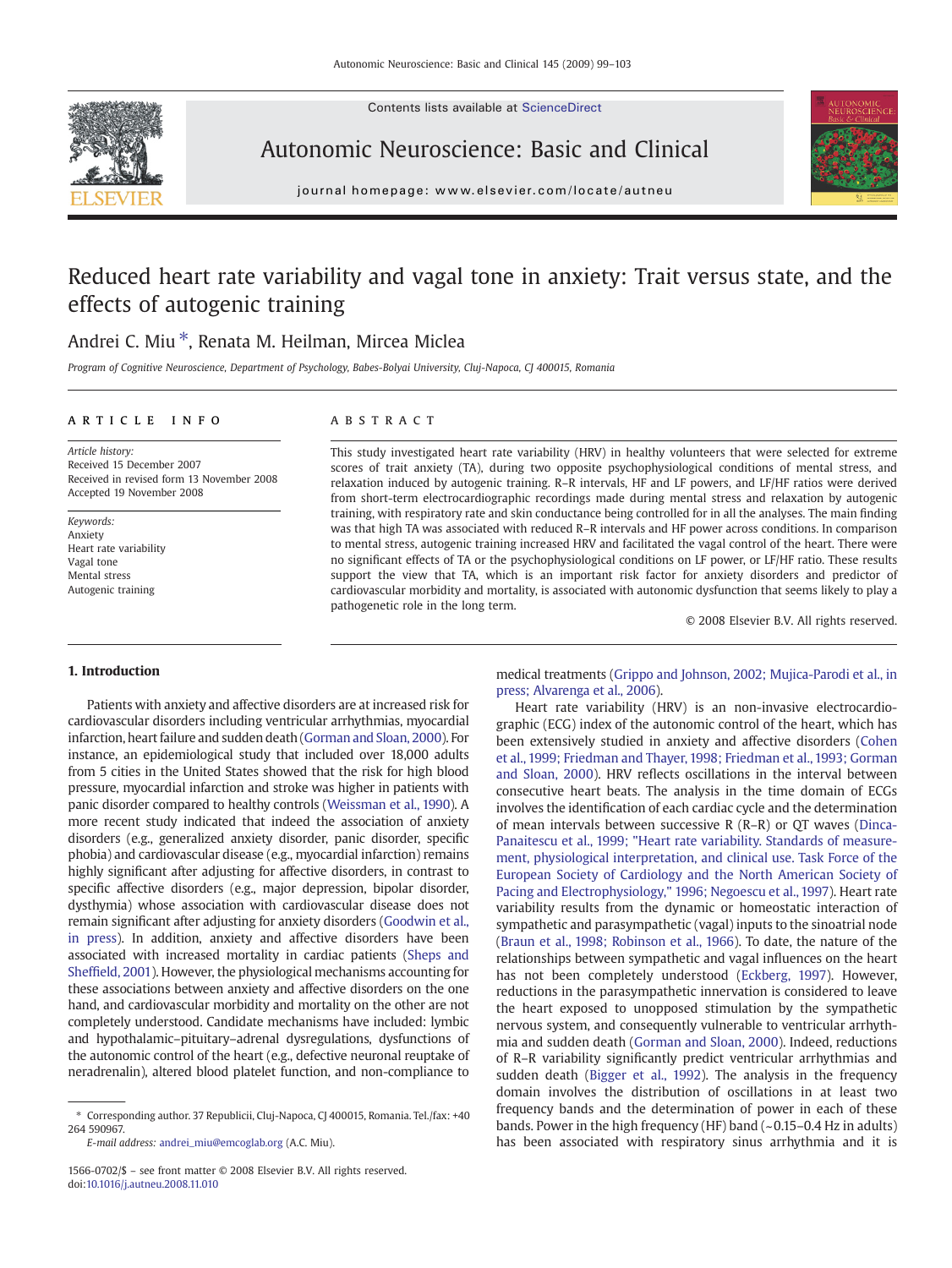considered to reflect vagal modulation of the heart, whereas power in the low frequency (LF) band  $(-0.05-0.15$  Hz) probably reflects a complex interplay between sympathetic and vagal influences [\(Eck](#page-3-0)berg, 1997; "[Heart rate variability. Standards of measurement,](#page-3-0) [physiological interpretation, and clinical use. Task Force of the](#page-3-0) [European Society of Cardiology and the North American Society of](#page-3-0) [Pacing and Electrophysiology,](#page-3-0)" 1996; Kingwell et al., 1994).

Reduced HRV has been empirically supported in anxiety and affective disorders. For instance, several studies reported that HRV is reduced in patients with panic disorder [\(Sullivan et al., 2004; Yeragani](#page-4-0) [et al., 1991\)](#page-4-0) and even children of patients with panic disorder ([Srinivasan et al., 2002](#page-4-0)). Patients who reported frequent severe panic attacks showed reduced HRV during a variety of laboratory conditions (e.g., quiet rest, shock avoidance, face immersion, isoproterenol infusions), and a dominant sympathetic control of heart rate associated with reduced vagal tone [\(Friedman et al., 1993; Yeragani](#page-3-0) [et al., 1995\)](#page-3-0). The finding of reduced HRV has been replicated in affective disorders, at least in some laboratory conditions (e.g., deep breathing; [\(Agelink et al., 2001](#page-3-0))). However, in a study in which the predictive power of lifetime symptoms of anxiety and depression were investigated in relation to HRV change after myocardial infarction, it has been found that only the former predict pathological HF reduction, after controlling for several important confounds ([Martens et al., 2008\)](#page-4-0). Moreover, there is increasing evidence that some of the risk factors for anxiety disorders (e.g., affective traits) are themselves important predictors of cardiovascular mortality, and this relationship might also be mediated by differences in HRV. For instance, emotional sensitivity and HF power predicted 8-year cardiac mortality after acute myocardial infarction [\(Carpeggiani et al., 2005](#page-3-0)). There has been a marked interest in investigating the relationship between risk factors for anxiety disorders, cardiovascular disease, and HRV [\(Friedman, 2007; Martens et al., 2008\)](#page-3-0), for these studies might contribute to a mechanistic approach to the prevention and early diagnosis of these comorbid conditions, by targeting one of their key physiological mediators.

Trait anxiety (TA) reflects individual differences in the sensitivity to threat [\(Endler and Kocovski, 2001; Eysenck, 1997; Spielberger,](#page-3-0) [1983](#page-3-0)), and it has been established as a risk marker for anxiety disorders ([Brandes and Bienvenu, 2006; Eysenck, 1997\)](#page-3-0). Several studies investigated the association between TA and HRV differences. By recording ECGs at various intervals before and after an exam, Fuller ([Fuller, 1992](#page-3-0)) found reduced heart rate, and increased LF and HF power in low TA compared to high TA participants and repressors (i.e., participants with low TA, but high social desirability self-reported scores; see ([Eysenck, 1997\)](#page-3-0)). A subsequent study in which HF power and the baroreflex cardiac control (i.e., the correlation between systolic blood pressure and R–R intervals) were measured, confirmed that TA was negatively correlated with HF power [\(Watkins et al., 1998](#page-4-0)). Specifically, participants with TA scores in the last quartile displayed HF power and baroreflex control that were 8 and 36% lower, respectively, than those of participants with TA scores in the first quartile. However, subsequent studies using more complex designs, either by controlling for possible confounds (e.g., perceived emotional stress during the past week, cardiorespiratory fitness, serotonin transporter genotype), or including various psychophysiological conditions (e.g., exercise (treadmill) test, fear induction, waking, sleep, CO<sub>2</sub> challenge) reported variable results [\(Brosschot et al., 2007;](#page-3-0) [Dishman et al., 2000; Narita et al., 2007; Pauls and Stemmler, 2003;](#page-3-0) [Schmidt et al., 2000; Virtanen et al., 2003](#page-3-0)). The heterogeneity of these results is probably related to differences in instruments, methods and procedures, including but not limited to the duration of ECG recordings, choice of HRV indices and psychometric instruments. However, it seems appropriate to investigate the relationship between TA and HRV in several contrasting psychophysiological conditions (i.e., not just rest) in order to allow the dissociation of HRV differences that are trait vs. state-dependent.

This study used established psychophysiological measures to investigate the relationship between TA and HRV. Participants were selected for extreme scores of TA, and their R–R intervals, LF, HF power, and the LF/HF ratio were derived from short-term ECGs made during two conditions, mental stress and relaxation induced by autogenic training. Our predictions were that TA would be related to a reduced HRV and vagal control of the heart irrespective of the experimental condition, and autogenic training would increase HRV and vagal control of the heart indepently of TA.

#### 2. Materials and methods

#### 2.1. Participants

Sixty three students from Babes-Bolyai University, with ages between 19 and 24 years (mean = 20.3 years), were recruited for this study. The participants were selected based on TA scores (mean ± SD:  $32.19 \pm 6.95$  for men, and  $35.37 \pm 8.28$  for women) that were below or over average, according to the norms of the Romanian version of Spielberger's State-Trait Anxiety Inventory ([Pitariu and Peleasa, 2007;](#page-4-0) [Spielberger, 1983](#page-4-0)). The sample included 36 high TA participants and 27 low TA participants. Sex was balanced between the groups. The trait part of STAI was administered one week before the experiment, and the state part was administered immediately after the mental stress condition of the experiment (see below). None of the participants reported cardiovascular or neurological problems, or any kind of treatment that would interfere with cardiovascular and autonomic functions. Participants were asked to refrain from alcohol, caffeine and smoking at least four hours before the experiment. All the participants signed an informed consent to participate to the experiment and the procedures complied to the recommendations of the Declaration of Helsinki for human studies.

#### 2.2. Procedure

The experiment included two conditions, controlled relaxation and mental stress, each lasting for 7–10 min. The conditions were separated by breaks during which the experimenter debriefed the participant until he or she returned to a state of vigilant calm, and his/ her psychophysiological indices (i.e., heart rate, skin conductance) returned to baseline. The relaxation phase involved the administration of the heaviness, warmth, and breathing suggestions from the autogenic training procedure, done by a trained experimenter, in comparable manner between participants and in the succession recommended by the standard clinical protocol [\(Schultz and Luthe,](#page-4-0) [1959](#page-4-0)). All the participants were naive to autogenic training. The mental stress condition involved the administration of a time-limited arithmetic task that included 50 items, which participants were supposed to solve mentally and then write the correct answer down as quick as possible.

#### 2.3. Physiological measurements

ECG was recorded using a Biopac MP150 system (Biopac Systems, CA, USA), with electrodes placed in a bipolar precordial lead and a sample rate of 500 samples/s. The analyses were done on 5 min segments from the ECG recordings made during the two experimental conditions. After visual inspection of the recordings and editing to exclude artifacts in AcqKnowledge 3.7.1, all the recordings were analysed using Nevrokard 7.0.1 (Intellectual Services, Ljubljana, Slovenia). We estimated mean R–R intervals, HF and LF powers from the recordings made during both conditions, by analyzing the ECG segments in the time and frequency domains. We also calculated the ratio of LF/HF powers. Respiratory frequency and skin conductance were also recorded using the appropriate Biopac modules (RSP100C, GSR100C) and transducers (TSD201, TSD203). Respiratory rate and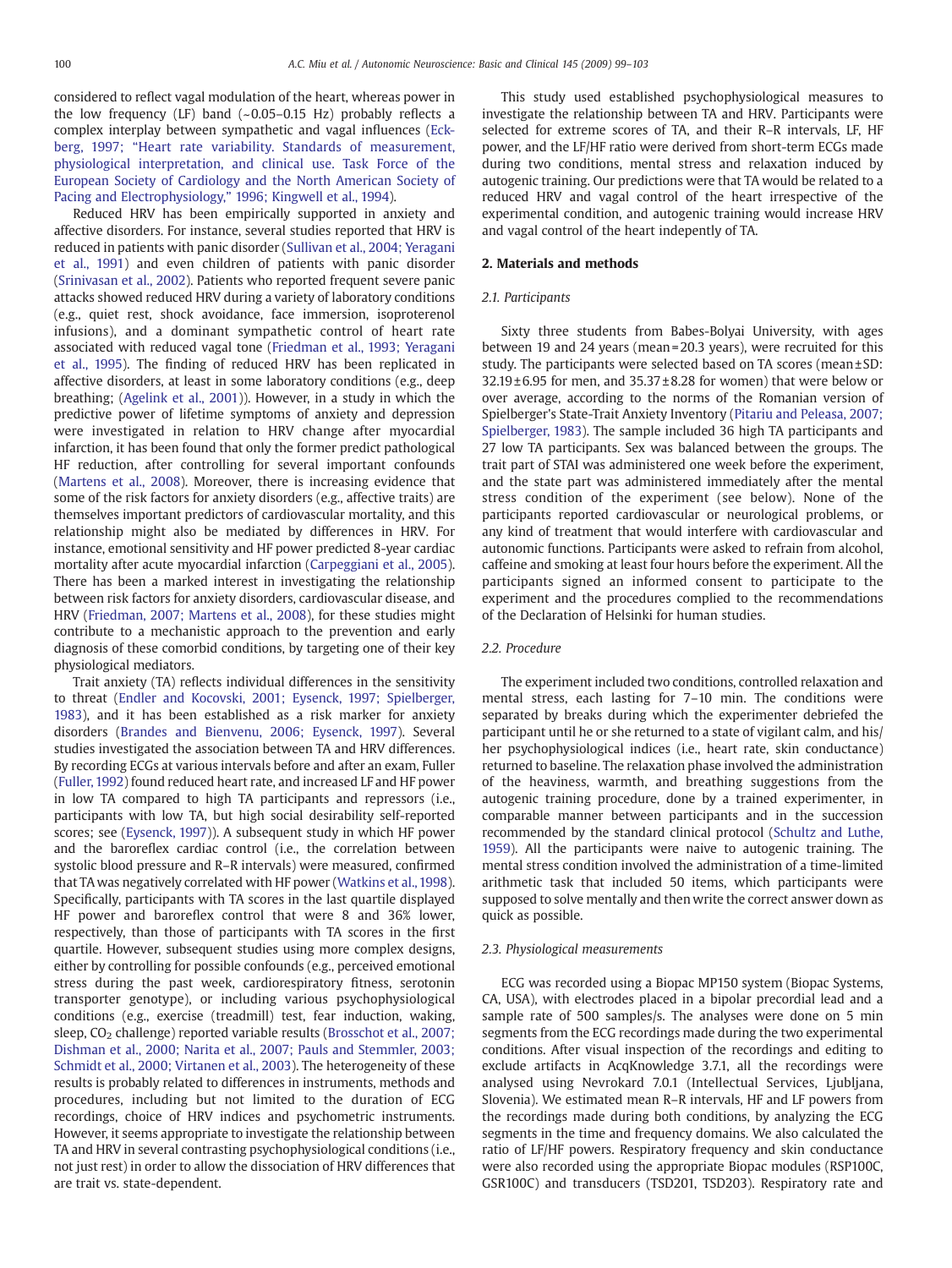#### Table 1

Means and standard deviations of autonomic measures by trait anxiety and experimental condition

|               |               | $R-R$ (ms)            | $LF$ (ms <sup>2</sup> )     | $HF(ms^2)$          |
|---------------|---------------|-----------------------|-----------------------------|---------------------|
| Trait anxiety | Low           | $738.69 \pm 145.16**$ | 52.64 ± 11.26 <sup>NS</sup> | $38.31 \pm 10.76*$  |
|               | High          | $638.22 \pm 122.42$   | $57.4 \pm 16.21$            | $33.15 + 9.45$      |
| Condition     | Relaxation    | 709.79 ± 139.87**     | 55.44 ± 14.01 NS            | $37.93 \pm 15.21**$ |
|               | <b>Stress</b> | $630.95 \pm 124.78$   | $56.18 \pm 15.83$           | $31.81 \pm 12.6$    |

Note: \* $p$ <0.05; \*\*  $p$ <0.01; <sup>NS</sup> non-significant.

skin conductance amplitude were included in all the analyses as covariates.

#### 2.4. Statistical analyses

The data were analyzed by analysis of variance (ANCOVA) followed by post hoc Scheffé tests, and correlation tests run in Statview 5.0. Sex had no effect on HRV indices, regardless of experimental condition, so we dropped this variable from further analyses.

#### 3. Results

A 2 (TA: high vs. low) $\times$ 2 (condition: autogenic training vs. mental stress) ANCOVA indicated significant main effects of TA (F[1, 61] = 7.72,  $P<0.01$ ) and condition (F[1, 61] = 93.17, P $<$ 0.01) on R–R intervals. Post hoc tests showed that high TA participants displayed significantly shorter R–R intervals than low TA participants across both experimental conditions (Table 1). Autogenic training was associated with increased R–R intervals compared to mental stress (Table 1). The ANCOVA analysis also indicated that the interaction of TA × condition was significant ( $P<0.01$ ), with the high TA participants displaying the shortest R–R intervals during mental stress. Moreover, we found a significant negative correlation between state anxiety scores and R–R intervals in the mental stress condition ( $r = −0.087$ ;  $P < 0.05$ ).

A similar ANCOVA indicated that TA  $(F[1, 61] = 6.01, P < 0.05)$  and condition ( $F[1, 61] = 5.25$ ,  $P<0.05$ ) also had significant effects on HF power. High TA participants had significantly lower HF power than low TA participants across conditions (Table 1). Autogenic training was associated with higher HF power compared to mental stress (Table 1). The interaction of TA $\times$  condition was also significant ( $P<0.01$ ), with the high TA participants displaying the lowest HF power during mental stress. There was a significant negative correlation between SA scores reported after the mental stress condition and HF power during mental stress ( $r = -0.19$ ;  $P < 0.01$ ).

We identified no significant difference in LF power between low and high TA participants (Table 1). The experimental condition did not induce significant differences in LF power (Table 1), and the correlation between SA scores reported after the mental stress condition and LF power was also not statistically significant. The same pattern of non-significant differences and lack of correlation was found for the effects of TA and condition on LF/HF ratio (data not shown).

#### 4. Discussion

This study investigated the trait and state-dependent effects of anxiety on time and frequency domain indices of HRV. The main findings were that high TA is associated with reduced HRV and vagal control of the heart. By comparing between mental stress and relaxation, this study was also able to indicate that autogenic training increased HRV and facilitated the vagal control of the heart.

High TA was associated in this study with shorter R–R intervals and decreased HF power. These findings are in line with previous studies in which HRV was measured for instance before and after a stressful event [\(Fuller, 1992\)](#page-3-0), or it was correlated with baroreflex cardiac control ([Watkins et al., 1998](#page-4-0)). In contrast, several other studies have reported small or negative effects of TA on HRV [\(Brosschot et al., 2007;](#page-3-0) [Dishman et al., 2000; Narita et al., 2007; Pauls and Stemmler, 2003;](#page-3-0) [Schmidt et al., 2000](#page-3-0)). Considering that some of these studies attributed the initial finding of a significant effect of TA on HRV to the lack of control for possible confounds (e.g., stress in the preceding period), the present study used established autonomic measures to compare HRV in two opposite psychophysiological states. Our assumption was that this bifactorial design would allow us to disentangle the trait and state-dependent effects of anxiety. The results reported here strongly supported our prediction that TA significantly influences HRV irrespective of whether the participant is in a state of mental stress or relaxation induced by autogenic training. This difference in autonomic activity can therefore be added to the genetic [\(Lau et al., 2006; Lesch et al., 1996](#page-3-0)), neuroanatomical ([Yamasue et al., 2008](#page-4-0)), neurochemical ([Grachev and Apkarian,](#page-3-0) [2000](#page-3-0)), and functional neuroimaging differences ([Morinaga et al.,](#page-4-0) [2007; Sugiura et al., 2000\)](#page-4-0) associated to date with TA (for reviews see [\(Miu, in press; Miu et al., 2008](#page-4-0))). The differences accumulated around TA have recently started to be integrated in biobehavioral studies. For instance, a functional neuroimaging study indicated that TA is associated with decreased HRV and diminished temporal coupling between activity in several lymbic brain regions during the processing of emotional and neutral faces [\(Mujica-Parodi et al., in press](#page-4-0)). Such studies support the view that low HRV and cardiac vagal tone associated with dispositional anxiety are reliable indicators of both autonomic, and central nervous dysregulations (e.g., reduced inhibition resulting in inflexibility in multiple physiological response systems), which impact emotion and attention regulation [\(Friedman,](#page-3-0) [2007; Porges, 1995](#page-3-0)).

The present study thus shows that TA, which is a risk factor for some anxiety disorders [\(Brandes and Bienvenu, 2006; Eysenck, 1997;](#page-3-0) [Schmidt et al., 2006\)](#page-3-0), as well as a good predictor of cardiovascular morbidity and mortality (e.g., ([Szekely et al., 2007\)](#page-4-0)), is associated with reduced HRV and vagal control of the heart. Autonomic differences such as low vagal tone are present very early in the postnatal life (e.g., as early as 12 weeks of age; [\(Huffman et al., 1998](#page-3-0))), and they are associated for instance with differences in temperament and emotion regulation ([Bazhenova et al., 2001; Santucci et al., 2008\)](#page-3-0). Despite similar results, the developmental and adult studies of HRV and affective traits have not been thoroughly integrated together. However, this continuity between individual differences in autonomic activity and affective traits from infancy to adulthood would suggest that low HRV/vagal tone and dispositional anxiety are the key aspects of a phenotype that might be associated with an increased long-term risk for anxiety and cardiovascular disorders. This phenotype would be marked by chronic cardiovascular vulnerability to sympathetic discharges due to increased trait-like vagal withdrawal (see ([Sloan](#page-4-0) [et al., 1995\)](#page-4-0)), and biased information processing toward threat. Longitudinal studies that would investigate neonatal autonomic activity and affective traits as lifelong predictors of anxiety and cardiovascular disorders are long overdue. Such studies have the potential to disentangle to relationship between HRV, affective traits, and the risk for anxiety and cardiovascular disorders.

This study also indicated that, in comparison to mental stress, autogenic training increased R–R intervals and HF power. Autogenic training is a relaxation procedure that has been extensively used in the psychotherapy of anxiety disorders and other somatic or psychosomatic diseases ([Ernst and Kanji, 2000; Manzoni et al., 2008](#page-3-0)). A metaanalysis indicated that autogenic training has a medium-size positive effect on clinical outcomes in patients with anxiety disorders, as well as coronary heart disease [\(Stetter and Kupper, 2002\)](#page-4-0). Moreover, it highlighted that in addition to the modulations of mood, cognitive processing, and quality of life, autogenic training has significant physiological effects ([\(Stetter and Kupper, 2002\)](#page-4-0); but see also ([Banner](#page-3-0) [and Meadows, 1983\)](#page-3-0)). Our study compared two opposite controlled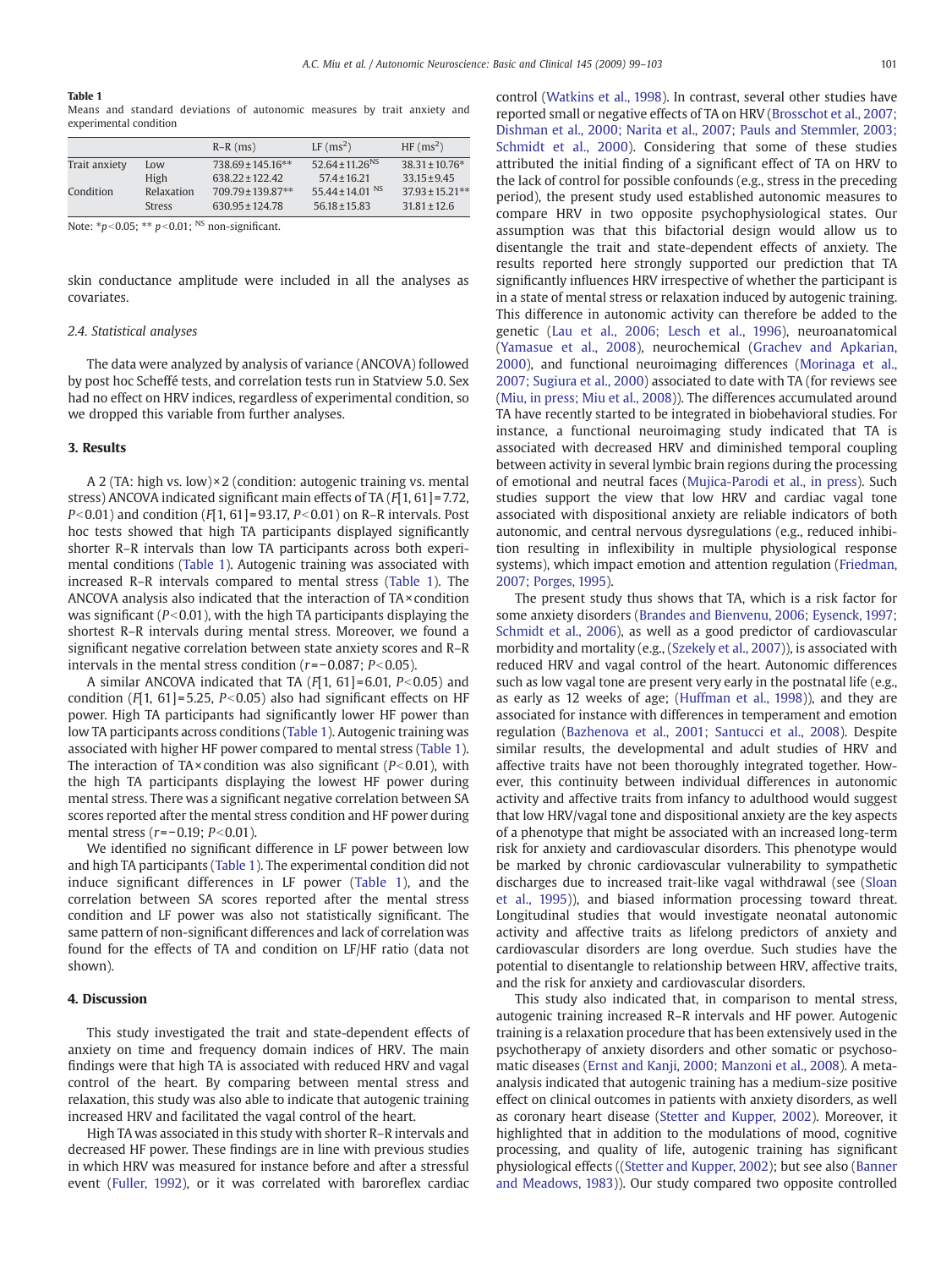<span id="page-3-0"></span>conditions of mental stress and relaxation, and it found that autogenic training facilitates HRV and the vagal control of the heart. A previous study similarly reported that healthy volunteers that had been trained to use autogenic training for three months displayed increased R–R intervals and decreased baseline deflection of the plethysmogram ([Mishima et al., 1999\)](#page-4-0). Another study also found that autogenic training was associated with increased finger temperature during the final session of relaxation, as well as a facilitation of electroencephalographic activity in the delta and theta bands [\(Tebecis et al., 1976\)](#page-4-0). The present research extended these results by showing that autogenic training facilitated HRV even in participants that had been naive to this relaxation procedure. Future studies might investigate the effects of autogenic training on HRV and other psychophysiological variables in clinical anxiety.

Neither TA, nor the psychophysiological conditions included in this study had an impact on LF and LF/HF ratio. More specifically, high TA and mental stress, which one might have expected to modulate sympathetic activity, were associated with equivalent LF powers and LF/HF ratios in comparison to low TA and relaxation by autogenic training, respectively. This is in line with other studies [\(Sloan et al.,](#page-4-0) [1996](#page-4-0)) and suggests that either our independent variables did not modulate sympathetic activity, or LF power is not an specific index of sympathetic activity (Eckberg, 1997). The latter interpretation seem to be supported by studies in which parasympathetic blockade reduced HF, but also LF power (e.g., (Kim et al., 1997)). Moreover, LF power and LF/HF ratio do not correlate with neurohumoral indices of cardiac adrenergic activity, such as levels of plasma adrenalin and noradrenalin. In addition to sympathetic nerve firing rates, LF power also depends on multiple neural reflexes, cardiac adrenergic receptor sensitivity, postsynaptic signal transduction, and electrochemical coupling (Kingwell et al., 1994; Sloan et al., 1996).

One of the limits of the present study is that it did not complete the picture of sympathovagal balance in anxiety by using more reliable biochemical or electrophysiological indices of sympathetic activity. Direct recordings of sympathetic nerve traffic via microneurography and noradrenaline radiotracer methods are the most reliable ways to measure sympathetic activity (Grassi and Esler, 1999). Another limitation of the present study might be related to the lack of a baseline state anxiety measure. However, one should note that the scores obtained after the mental stress condition reliably indicated state anxiety according to the population norms for the Romanian version of STAI. In addition, it should be kept in mind that the state part of STAI is sensitive to repeated application. Nonetheless, we acknowledge that controlling for the baseline affective state by using a different instrument (e.g., PANAS) would have been possible and useful, although it is unlikely that this would have changed our results on the effect of TA on HRV.

In conclusion, this study indicates that high TA is associated with reduced HRV and vagal tone. In comparison to mental stress, autogenic training increases HRV and facilitates the vagal control of the heart. These results support the view that TA, which is an important risk factor for anxiety disorders and predictor of cardiovascular morbidity and mortality, is associated with autonomic dysfunction that seems likely to play a pathogenetic role in the long term.

#### 5. Note added in proof

Since the submission of this manuscript, a report confirming the effects of trait anxiety on heart rate variability has been published. Please see (Bleil et al., 2008).

#### Acknowledgement

This study was supported by the Romanian Ministry of Education and Research through grants CEEX 54/2006, CEEX 124/2006 and by the National University Research Council through grant TD 214/2007.

#### References

- Agelink, M.W., Majewski, T., Wurthmann, C., Postert, T., Linka, T., Rotterdam, S., et al., 2001. Autonomic neurocardiac function in patients with major depression and effects of antidepressive treatment with nefazodone. J. Affect. Disord. 62 (3), 187–198.
- Alvarenga, M.E., Richards, J.C., Lambert, G., Esler, M.D., 2006. Psychophysiological mechanisms in panic disorder: a correlative analysis of noradrenaline spillover, neuronal noradrenaline reuptake, power spectral analysis of heart rate variability, and psychological variables. Psychosom. Med. 68 (1), 8–16.
- Banner, C.N., Meadows, W.M., 1983. Examination of the effectiveness of various treatment techniques for reducing tension. Br. J. Clin. Psychol. 22 (Pt 3), 183–193.
- Bazhenova, O.V., Plonskaia, O., Porges, S.W., 2001. Vagal reactivity and affective adjustment in infants during interaction challenges. Child Dev. 72 (5), 1314–1326.
- Bigger Jr., J.T., Fleiss, J.L., Steinman, R.C., Rolnitzky, L.M., Kleiger, R.E., Rottman, J.N., 1992. Frequency domain measures of heart period variability and mortality after myocardial infarction. Circulation 85 (1), 164–171.
- Bleil, M.E., Gianaros, P.J., Jennings, J.R., Flory, J.D., Manuck, S.B., 2008. Trait negative affect: toward an integrated model of understanding psychological risk for impairment in cardiac autonomic function. Psychosom. Med. 70 (3), 328–337.
- Brandes, M., Bienvenu, O.J., 2006. Personality and anxiety disorders. Curr. Psychiatry Rep. 8 (4), 263–269.
- Braun, C., Kowallik, P., Freking, A., Hadeler, D., Kniffki, K.D., Meesmann, M., 1998. Demonstration of nonlinear components in heart rate variability of healthy persons. Am. J. Physiol. 275 (5 Pt 2), H1577–1584.
- Brosschot, J.F., Van Dijk, E., Thayer, J.F., 2007. Daily worry is related to low heart rate variability during waking and the subsequent nocturnal sleep period. Int. J. Psychophysiol. 63 (1), 39–47.
- Carpeggiani, C., Emdin, M., Bonaguidi, F., Landi, P., Michelassi, C., Trivella, M.G., et al., 2005. Personality traits and heart rate variability predict long-term cardiac mortality after myocardial infarction. Eur. Heart J. 26 (16), 1612–1617.
- Cohen, H., Matar, M.A., Kaplan, Z., Kotler, M., 1999. Power spectral analysis of heart rate variability in psychiatry. Psychother. Psychosom. 68 (2), 59–66.
- Dinca-Panaitescu, S., Dinca-Panaitescu, M., Achim, A., Negoescu, R., 1999. Idioventricular low frequency oscillation in QT interval responds univocally to RR confusing kinds of mental stress. Integr. Physiol. Behav. Sci. 34 (1), 10–18.
- Dishman, R.K., Nakamura, Y., Garcia, M.E., Thompson, R.W., Dunn, A.L., Blair, S.N., 2000. Heart rate variability, trait anxiety, and perceived stress among physically fit men and women. Int. J. Psychophysiol. 37 (2), 121–133.
- Eckberg, D.L., 1997. Sympathovagal balance: a critical appraisal. Circulation 96 (9), 3224–3232.
- Endler, N.S., Kocovski, N.L., 2001. State and trait anxiety revisited. J. Anxiety Disord.15 (3), 231–245.
- Ernst, E., Kanji, N., 2000. Autogenic training for stress and anxiety: a systematic review. Complement. Ther. Med. 8 (2), 106–110.
- Eysenck, M.W., 1997. Anxiety and Cognition: A Unified Theory. Psychology Press, Hove. Friedman, B.H., 2007. An autonomic flexibility-neurovisceral integration model of anxiety and cardiac vagal tone. Biol. Psychol. 74 (2), 185–199.
- Friedman, B.H., Thayer, J.F., 1998. Anxiety and autonomic flexibility: a cardiovascular approach. Biol. Psychol. 49 (3), 303–323.
- Friedman, B.H., Thayer, J.F., Borkovec, T.D., Tyrrell, R.A., Johnson, B.H., Columbo, R., 1993. Autonomic characteristics of nonclinical panic and blood phobia. Biol. Psychiatry 34 (5), 298–310.
- Fuller, B.F., 1992. The effects of stress-anxiety and coping styles on heart rate variability. Int. J. Psychophysiol. 12 (1), 81–86.
- Goodwin, R.D., Davidson, K.W., Keyes, K., in press. Mental disorders and cardiovascular disease among adults in the United States. J. Psychiatr. Res.
- Gorman, J.M., Sloan, R.P., 2000. Heart rate variability in depressive and anxiety disorders. Am. Heart J. 140 (4 Suppl), 77-83.
- Grachev, I.D., Apkarian, A.V., 2000. Chemical mapping of anxiety in the brain of healthy humans: an in vivo 1H-MRS study on the effects of sex, age, and brain region. Hum. Brain Mapp. 11 (4), 261–272.
- Grassi, G., Esler, M., 1999. How to assess sympathetic activity in humans. J. Hypertens. 17 (6), 719–734.
- Grippo, A.J., Johnson, A.K., 2002. Biological mechanisms in the relationship between depression and heart disease. Neurosci. Biobehav. Rev. 26 (8), 941–962.
- Heart rate variability. Standards of measurement, physiological interpretation, and clinical use . Task Force of the European Society of Cardiology and the North American Society of Pacing and Electrophysiology, 1996. Eur. Heart. J. 17 (3), 354–381.
- Huffman, L.C., Bryan, Y.E., del Carmen, R., Pedersen, F.A., Doussard-Roosevelt, J.A., Porges, S.W., 1998. Infant temperament and cardiac vagal tone: assessments at twelve weeks of age. Child Dev. 69 (3), 624–635.
- Kim, Y.H., Ahmed, M.W., Kadish, A.H., Goldberger, J.J., 1997. Characterization of the factors that determine the effect of sympathetic stimulation on heart rate variability. Pacing Clin. Electrophysiol. 20 (8 Pt 1), 1936–1946.
- Kingwell, B.A., Thompson, J.M., Kaye, D.M., McPherson, G.A., Jennings, G.L., Esler, M.D., 1994. Heart rate spectral analysis, cardiac norepinephrine spillover, and muscle sympathetic nerve activity during human sympathetic nervous activation and failure. Circulation 90 (1), 234–240.
- Lau, J.Y., Eley, T.C., Stevenson, J., 2006. Examining the state-trait anxiety relationship: a behavioural genetic approach. J. Abnorm. Child Psychol. 34 (1), 19–27.
- Lesch, K.P., Bengel, D., Heils, A., Sabol, S.Z., Greenberg, B.D., Petri, S., et al., 1996. Association of anxiety-related traits with a polymorphism in the serotonin transporter gene regulatory region. Science 274 (5292), 1527–1531.
- Manzoni, G.M., Pagnini, F., Castelnuovo, G., Molinari, E., 2008. Relaxation training for anxiety: a ten-years systematic review with meta-analysis. BMC. Psychiatry. 8, 41.